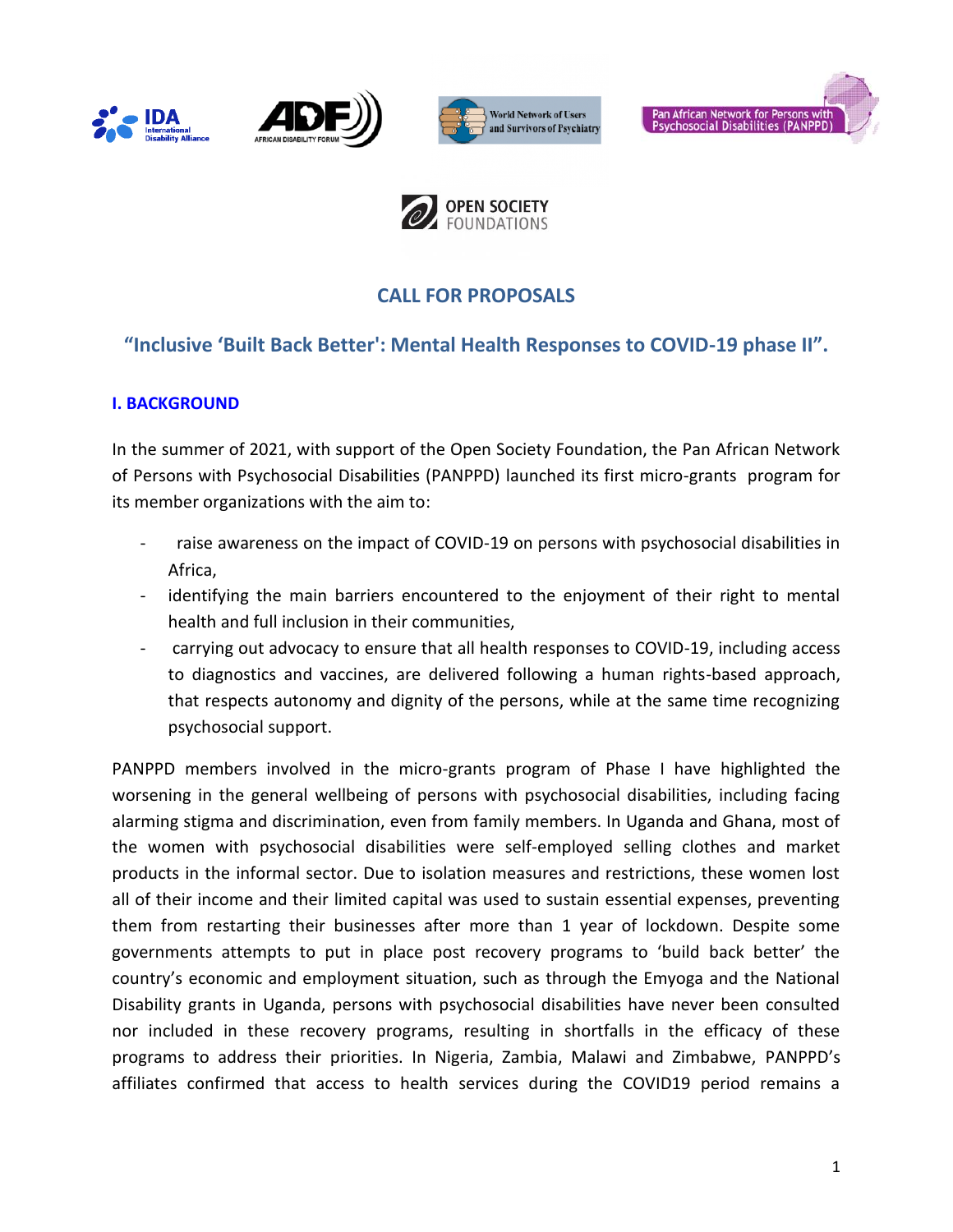challenge and many have had health relapses. Both public officials and communities remain largely unaware of the socio and economic impact of the COVID19 pandemic on persons with psychosocial disability and on the urgent need for inclusive policies, developed in consultations with organisations of persons with psychosocial disabilities.

Hence, there is an urgent need for PANPPD and its members to continue gathering evidence and to strengthen collective advocacy for inclusive COVID19 responses and 'building back better' policies.

### **II. OVERVIEW**

The PANPPD **Inclusive 'Built Back Better': Mental Health Responses to COVID-19 Phase II** Request for Proposals (RFP) envisages the continuation of previous microgrants to leverage the momentum created in Phase I as well as the establishment of new ones. It aims to continue the support to national/local advocacy campaigns from PANPPD members from across Africa to raise awareness on the social and economic challenges precipitated by the Covid-19 pandemic for persons with psychosocial disabilities and to advocate for responses to COVID-19 and for "building back better" policies and programs that are inclusive, human rights- and community based, and that include psychosocial support and other alternatives to the medical model as a key component.

These campaign strategies may be related to:

- Advocate for ways to ensure the right to health, employment, and education of persons with psychosocial disabilities during the COVID-19 pandemic.
- Advocate for the development of effective mechanisms to support persons with psychosocial disabilities who have fallen behind Covid-19 disruption.
- Advocate for improving health care delivery systems for individuals who are unsheltered during the pandemic.
- Raise awareness, including through social media, on preventative health behaviors.
- Advocate for the need to adequate budget allocation to rebuild social and health system in an inclusive manner.
- Raise stakeholders' attention to best practices on alternatives to bio-medical interventions, particularly in the COVID-19 context.

This list is not exhaustive: any proposal that explores cross-disability partnerships at national level, potential advocacy strategies towards relevant healthcare, disaster management and emergency responses, that support the development of inclusive recovery response plans of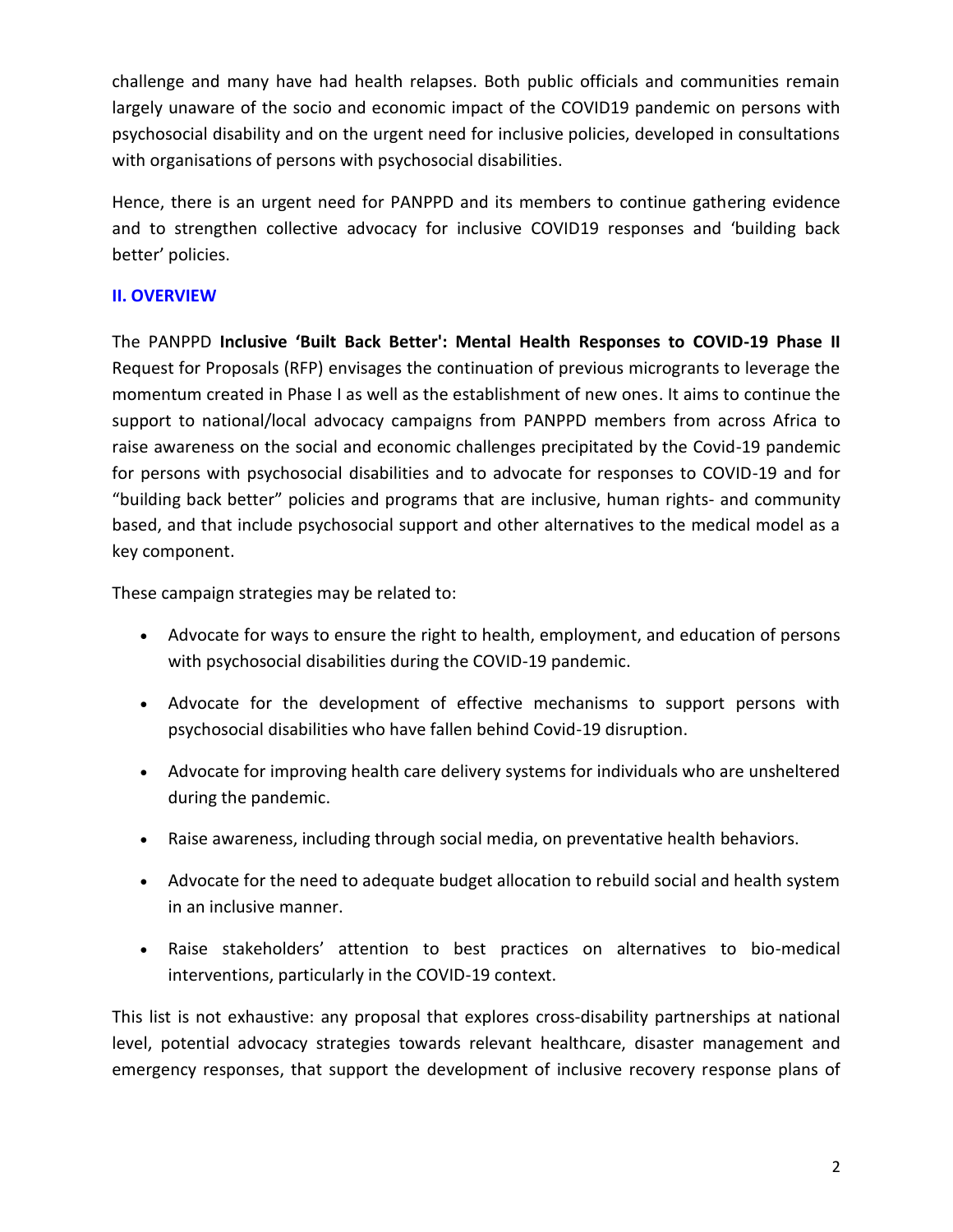low-income communities in the wake of the Covid-19 pandemic and contributes to PANPPD mission of ensuring that the existing support and exclusion gaps are addressed are welcome.

### **III. TYPES OF PROPOSALS:**

The award period will be 5 months. A full project proposal is one where applicants:

- Can propose a clear and well-developed national/local strategy addressing the impact of COVID-19 on persons with psychosocial disabilities and advocating for inclusive building back better measures.
- Can indicate concrete deliverables and outcomes of interest.

### **Guidelines for budget proposal:**

- PANPPD cannot support purchases of hardware and equipment such as computers, cameras, etc.;
- PANPPD cannot support air travel and hotel as of now, and organizations must plan for national/local level activities, preferably in and nearby their hometown;
- PANPPD supports Covid-19 national level activities with a specific focus on advocacy, proposal must clearly specific what activities at the national/local level.

### **IV. APPLICATIONS**

#### **a) Eligibility**

• Organizations from PANPPD Network are eligible to participate in this call.

Please make sure that the following points are covered:

- ➢ **Aim to focus on national/local advocacy, peer support and inclusion of persons with psychosocial disabilities.** PANPPD is looking for a specific focus on national/local advocacy, focusing on work on the inclusion of persons with psychosocial disabilities in COVID-19 responses and recovery plans. In this manner, the small grants should include measures that incorporate advocacy with multiple stakeholders, use of the Bali Declaration, dissemination and translations of advocacy materials (including UN reports, Bali Declaration), mobilising members and any work that specifically includes the participation and make audible the voices of persons with psychosocial disabilities.
- ➢ **Clarity on the lockdown conditions in the country.** With most countries under a lockdown to stop the spread of Covid-19, member organisations must also inform PANPPD what the conditions of the lockdown in their specific country are including the ability to travel locally for fieldwork, the permits needed to step out of their homes,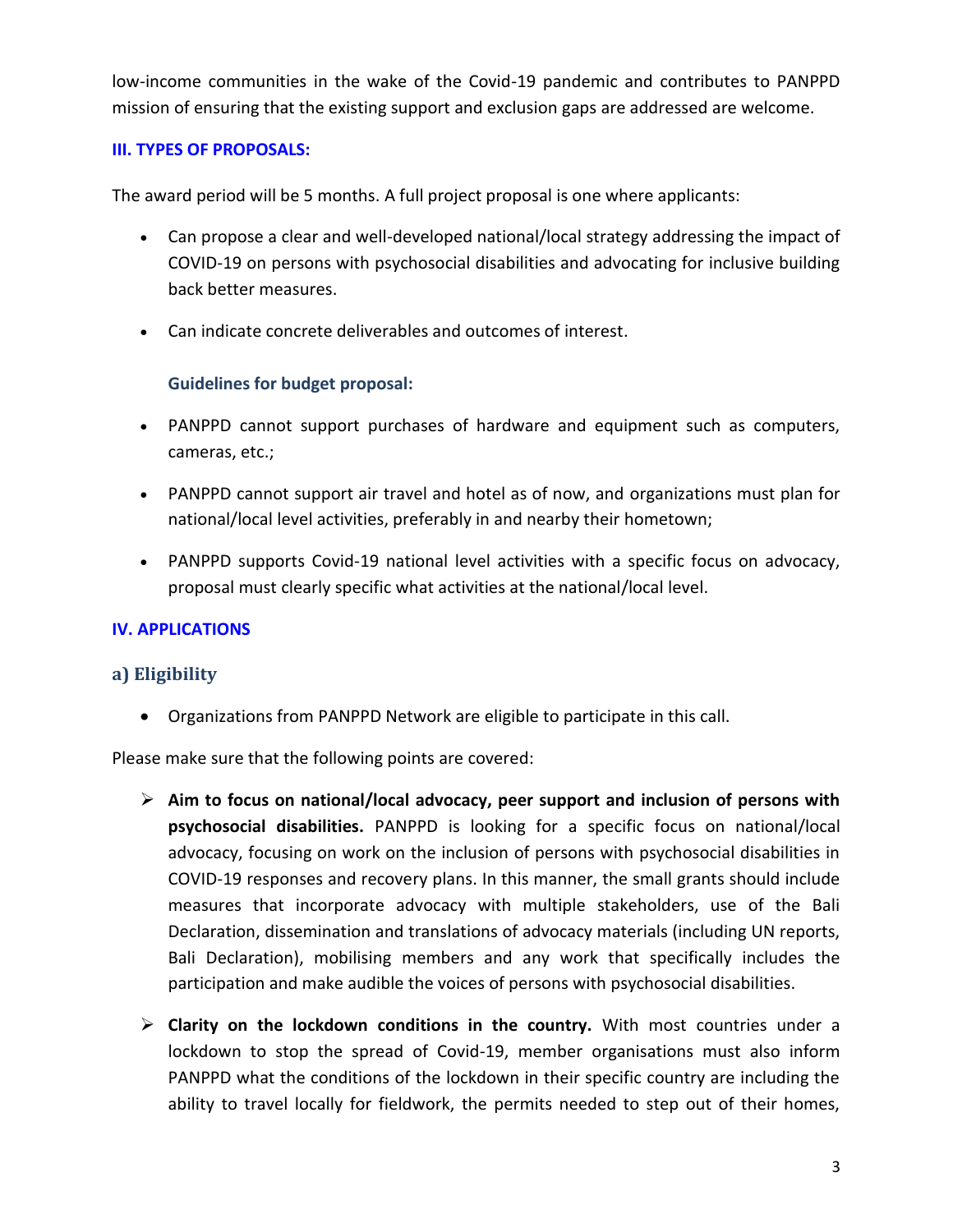curfew limitations that might hamper the plans made, relationship status with the local governments and more.

➢ **Documentation, monitoring and record keeping.** Member organisations applying for the grant must have a system in place to document and monitor the work that is being done. The key areas include keeping track of the number of events and participants, number of beneficiaries, outcomes of events and any other relevant details. PANPPD expect to receive one narrative report covering the implementation period, outlining outcomes and deliverables achieved - in case the organisation requires support in this step, they may consult PANPPD and IDA. For financial reporting, documentation trail of all expenses should be preserved carefully and submitted at the end of the project period (all supporting, bills, invoices, etc. for validating each and every expenditure).

### **b) Budget**

• Maximum funding for a proposal is USD 10,000.

#### **Guidelines for budget proposal:**

- ➢ PANPPD cannot support purchases of hardware and equipment such as computers, cameras, etc.
- ➢ PANPPD cannot support air travel and hotel as of now, and organizations must plan for national/local level activities, preferably in and nearby their hometown.
- ➢ PANPPD supports Covid-19 national/local level activities with a specific focus on advocacy, proposal must clearly specify the activities.
- $\triangleright$  Applicants must keep in mind the timeframe of 6 months, the budget of maximum 10,00 USD and advocacy that can be realistically achieved in this time.

#### **V. SUBMISSION PROCESS**

#### *Checklist of documents that must be submitted:*

#### **1. Registration and Statutes**

The organization will have to provide:

- Registration certificate / permission of license to operate as a POD/NGO. Income tax number/PAN card copy of the grant receiver, any unique identification number of the DPO provided by the government.
- Bank account details including details for wire transfers.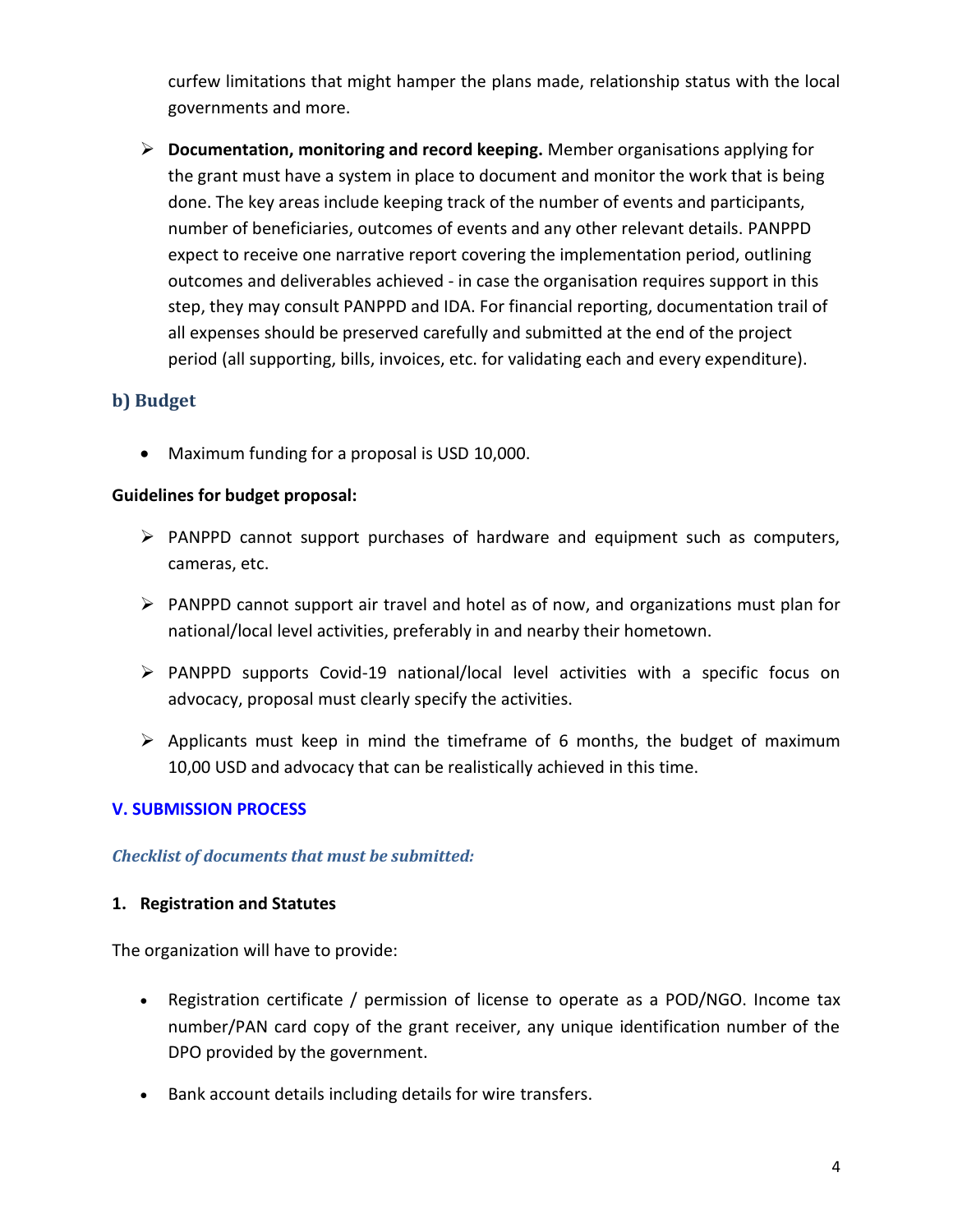- Office address, contact details, email.
- List of Board Members, their contact details, and dates of their last 3 meetings.

## **2. Internal Financial Control Mechanisms**

The organization will have to provide:

- The most recent annual financial statements signed by the Treasurer/President;
- Name, designation, address, contact details of focus person for the project from the organization.

# **3. Disbursement**

- The disbursement of funds will be done in 2 tranches one at the beginning of the project phase ( 30%) and the other in the middle of the project phase ( 70%).
- If there is a disbursement request in the interim period, the organization will be liable to provide a reason for the request and the amount requested.

### **4. Financial Reports/documents required**

# *Financial reports will include the following at the time of final reporting:*

- Financial statement should build on the budget approved with the contract and showing the expenses for the period reported.
- Variances above +/- 10% should be explained. Major variances should have been discussed on the job with the PANPPD authorized person.
- Documentation trail of all expenses should be preserved carefully and submitted at the end of the project period (all supporting bills, invoices, etc. for validating each expenditure);
- Financial statements should be signed by the Partner financial controller/accountant and by the Executive Director / Program Director.
- Copy of workshop/training/event attendance lists.

### **5. Program documentation**

• Present project information through a mid-term report, following through with a full narrative report at the end of the grant period.

### **6. To submit application**